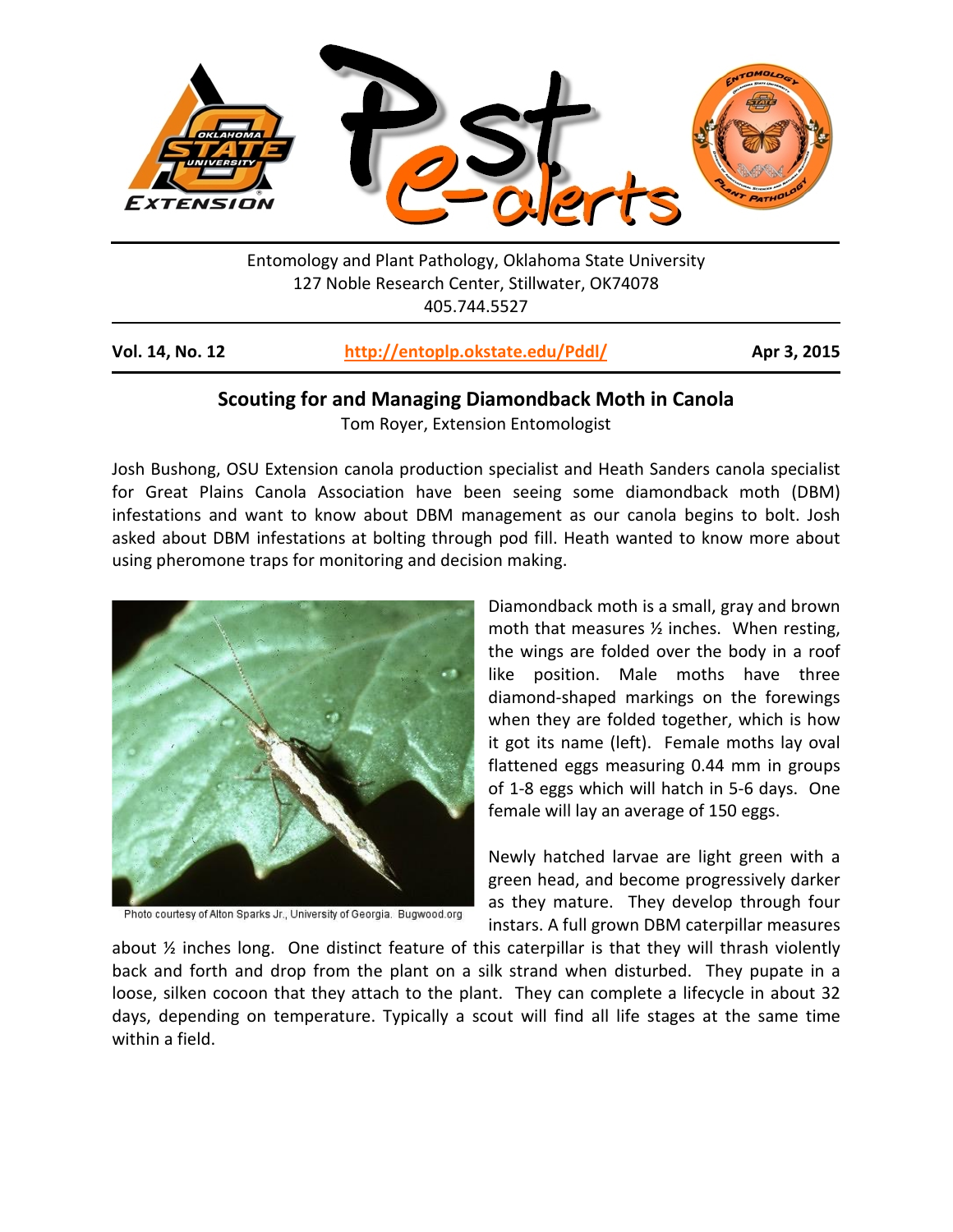Larvae are the damaging stage. Newly hatched larvae feed by leaf mining. As they grow they feed on the outside of the leaves. Small larvae chew small irregular windowpane areas on a leaf (right) but as they get larger, they chew entire leaves leaving only the veins. Although leaf feeding looks bad, it doesn't result in notable yield loss. However, significant yield loss is associated with flower and seed pod injury. Larvae feeding in flowers cause them



Photo courtesy of Merle Shepard, G.R. Carne and P.A.C. Ooi. Bugwood.org

to abort and seed pod feeding reduces seed production. Larval feeding on flowers and seed pods can also cause a delay in plant maturity.

First, let me try to answer Josh's question about DBM management as our canola begins to bolt. Diamondback moth populations can cause problems in canola during bloom and pod fill if they reach damaging numbers. We have not consistently encountered spring infestations in Oklahoma, so we do we have not had ample opportunity to develop a research-based, local economic thresholds for managing them. However, our northern neighbors in North Dakota and the prairie provinces of Canada have a wealth of experience, and have developed some usable management recommendations for DBM based on a shake bucket method for scouting.

Scout for diamondback moth by pulling plants from a 1-square foot area, shake the collected plants into a white bucket and count larvae. Count larvae that are dangling on the plant from silk threads as well. Take counts in at least 5 locations to get an average number of larvae per square foot. Thresholds for DBM larva in canola are:

10-15 larvae per square foot during early flowering (1-2 per plant) 20-30 per foot during pod stage (2-3 per plant)

Now let me address Heath's question about using pheromone traps to monitor and make decisions about DBM populations. Pheromone traps are used in canola to monitor DBM first occurrence in spring, and to get an idea of population numbers. They are baited with a pheromone identical to that emitted by female DBM that are trying to attract male moths for mating. The best trap styles are wing or delta traps typically suspended 3-5 feet above ground at the field's edge. Trap bottoms are covered with a sticky substance that captures any moths the fly into the trap. Pheromone traps are available from various sources, such as:

Trécé Inc.<http://www.trece.com/pherocon.html> or ISCA Technologies<http://www.iscatech.com/exec/index.html>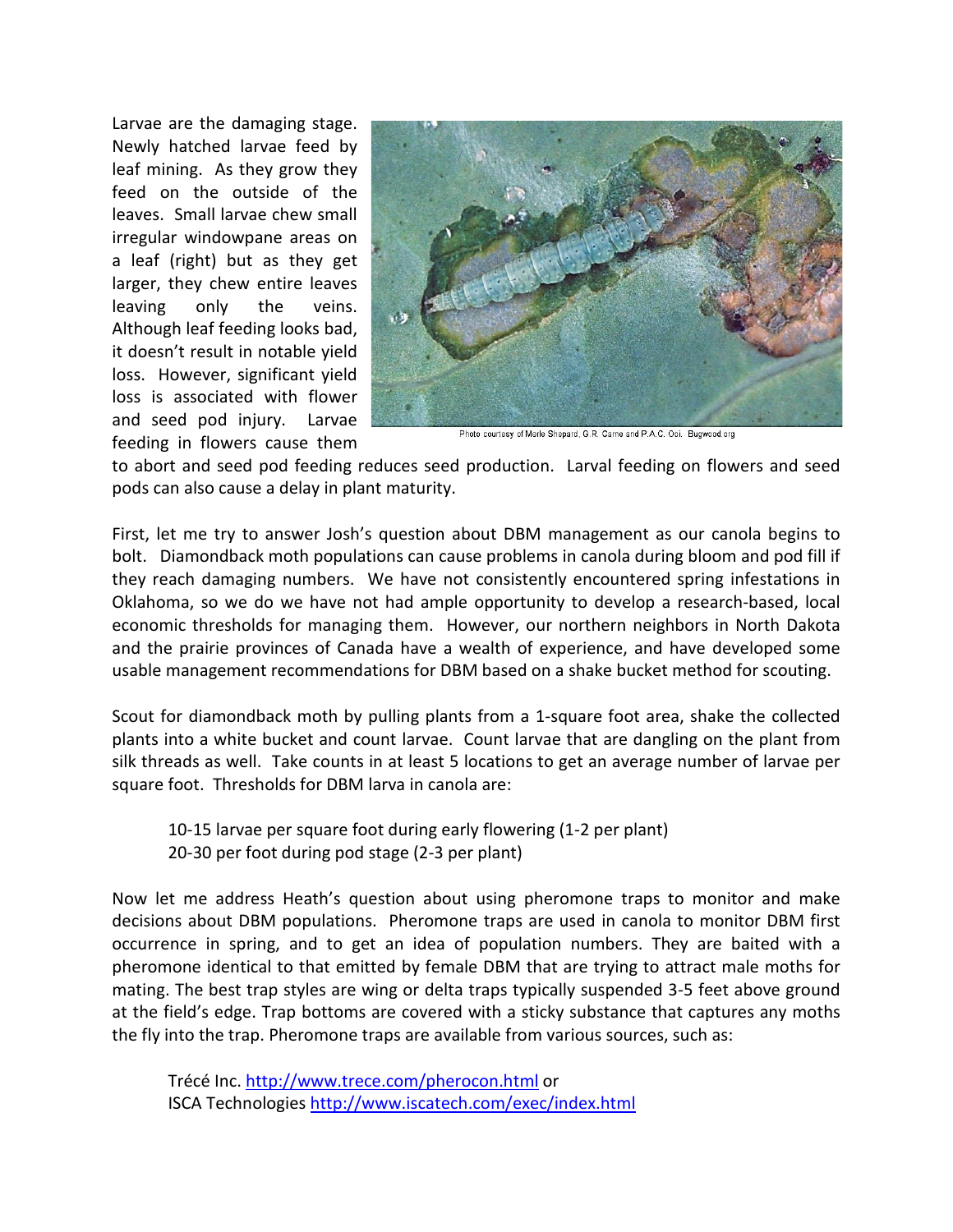Pheromone traps DO NOT take the place of scouting but they can provide an early-warning of future infestations. Fields still need to be scouted for DBM larvae before making a decision to spray. If more than 100 moths are captured in a trap each week, it is possible that a significant infestation of larvae will occur within the next 1-2 weeks and fields need to be scouted with shake buckets.

One final caution: Diamondback moths are notorious for developing resistance to insecticides, particularly pyrethroids, which are the primary registered insecticides for use in canola. I am not aware of any control failures with pyrethroids that have occurred in Oklahoma, but to reduce the possibility of obtaining poor control, I suggest that producers apply the high end suggested rate with as much water as possible to ensure thorough coverage and improve residual activity. Several alternative modes of action are available, including Prevathon™, which was recently registered for use in canola specifically for diamondback moth as well as other caterpillars. Current recommendations for control of diamondback moth in canola are listed in CR-7667, Management of Insect and Mite Pests in Canola which can be obtained online at<http://pods.dasnr.okstate.edu/docushare/dsweb/Get/Document-3045/CR-7667web2009.pdf>

Reference to commercial products or trade names is made with the understanding that no discrimination is intended and no endorsement by the Cooperative Extension Service is implied.

\_\_\_\_\_\_\_\_\_\_\_\_\_\_\_\_\_\_\_\_\_\_\_\_\_\_\_\_\_\_\_\_\_\_\_\_\_\_\_\_\_\_\_\_\_\_\_\_\_\_\_\_\_\_\_\_\_\_\_\_\_\_\_\_\_\_\_\_\_\_\_\_\_\_\_\_\_\_

# **2015 Pecan Nut Casebearer Monitoring Program**



Jackie Lee, Extension Entomologist

Pecan nut casebearer (PNC) larvae can tunnel into nutlets shortly after pollination and potentially destroy all nutlets in a cluster. The most effective control method is a well-timed insecticide spray. The insecticide must be applied after egg hatch but before the larvae tunnel into the nutlets. Insecticides should only be applied if the nut load and infestation level warrants a treatment. Monitoring should begin in early May to prepare for PNC adult emergence which can occur anytime between early May and early June. Oklahoma State University has an in depth fact sheet on PNC

monitoring, which can be found at the following link: [http://pods.dasnr.okstate.edu/docushare/dsweb/Get/Document-1314/EPP-7189web%20color.pdf.](http://pods.dasnr.okstate.edu/docushare/dsweb/Get/Document-1314/EPP-7189web%20color.pdf)

If you plan on monitoring please think about participating in the PNC data collection program. This is a web-based data entry system hosted on the **Pecan ipmPIPE**. The program rationale is to provide real time PNC data entry from the field to drive a PNC risk assessment model that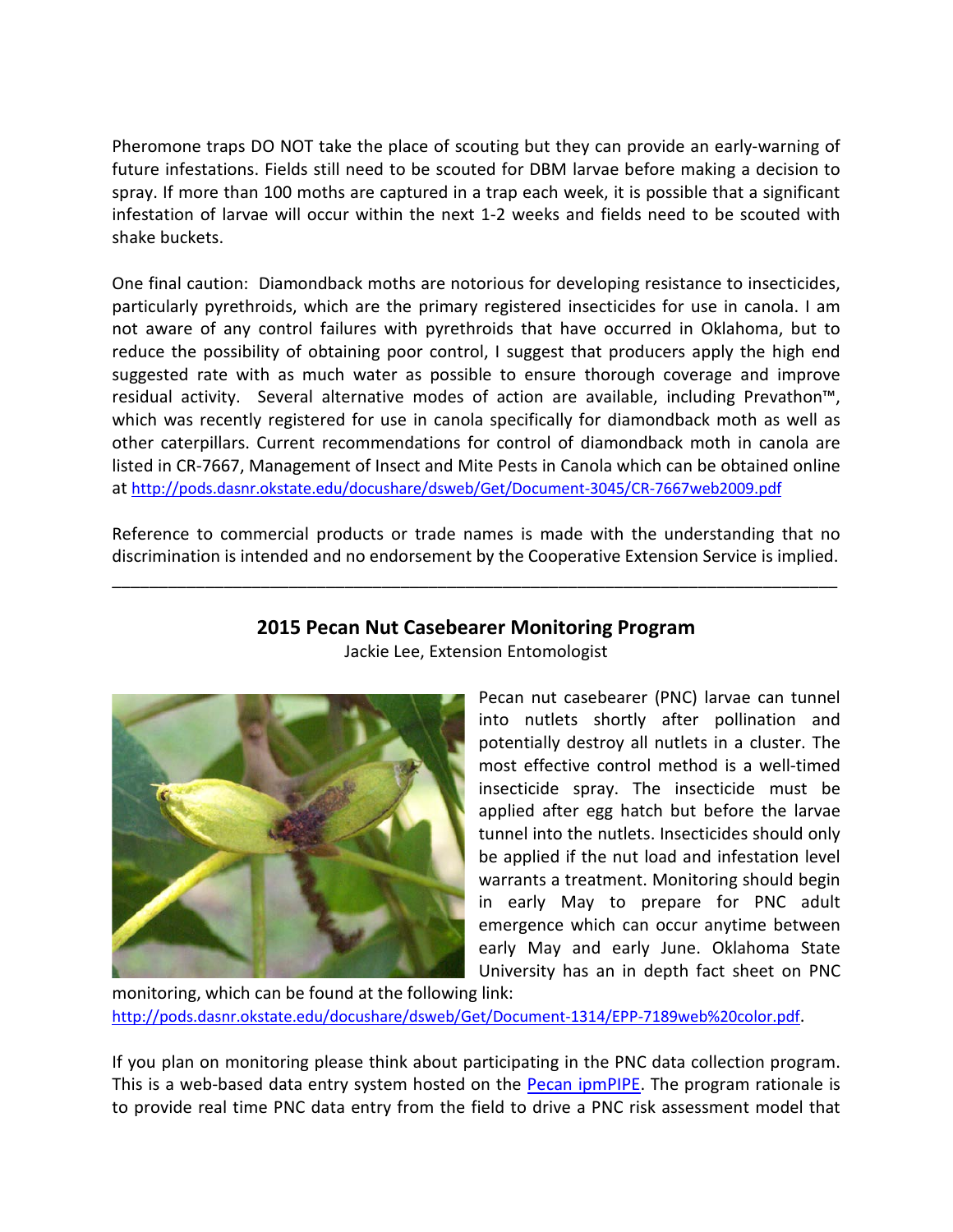will appear in a Belt-Wide map in real time to aid producers in making PNC management decisions in the current season. The public map page can also be used to view the results of previous seasons.

To take part as a cooperator in the PNC Data Collection Program of Pecan ipmPIPE:

1. Register online at [http://pecan.ipmpipe.org/cooperator\\_programs/pnc/pidss.cfm](http://pecan.ipmpipe.org/cooperator_programs/pnc/pidss.cfm) as a member of Pecan ipmPIPE, preferably by May 15. You will be sent a unique passcode to your email with instructions to activate your account. If you registered in previous years this step is not necessary. If you have forgotten your password, you can retrieve it from the login page.

- 2. Log into the system. Your username/password is saved in a session unless you log out.
- 3. Request to be part of the program using the 'Become a Cooperator' link.
- 4. Begin Collecting and reporting data from your orchard.

Please note that free PNC traps/ lures are no longer available from the parent program. USDA funds have been expended. However, some local, regional and state coordinators of pecan IPM do include this. Please contact your local Pecan IPM agent to check availability (Jackie Lee, [jackie.lee@okstate.edu\)](mailto:jackie.lee@okstate.edu).

# **Collecting PNC data**:

PNC pheromone traps should be placed in the field and inspected at least 10 days before first moth catch is expected (early to mid-May). This allows firm establishment of the baseline to determine when moths first begin emerging because "zero" moths in the traps provide strong evidence that the PNC is still in the pupal stage and the flight has not yet begun. Then, the first moths (that are found in the traps after the "zero" catch dates are recorded) are known to also be the first moths that are emerging in the flight. The regular tracking of this flight during the few weeks that moths are active provides an accurate picture of how that generation interacted with the pecan crop.



Data entry forms are accessed by logging into the website and selecting the 'enter data' menu item. [\(http://pecan.ipmpipe.org/cooperator\\_programs/pnc/pidss.cfm\)](http://pecan.ipmpipe.org/cooperator_programs/pnc/pidss.cfm)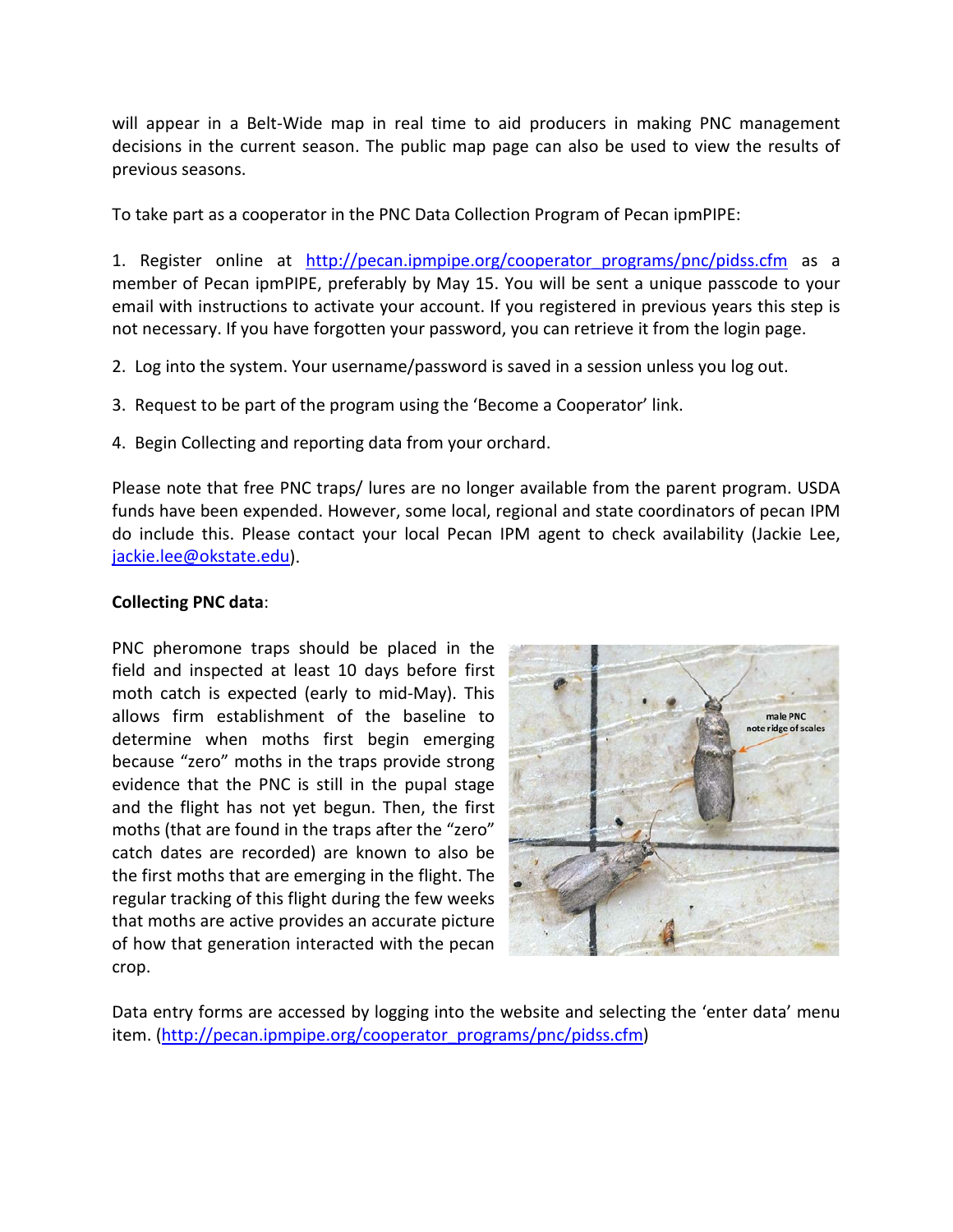The ideal reporting schedule is daily, and if it is convenient for you to do so, we would like to receive daily information. Alternatively, trap checking and reporting schedules of three (i.e. MWF) or even two (i.e. Monday and Thursday) times per week are of value to us.

Regular online reporting of the PNC moth catch data is essential to allow us to produce the real-time [PNC Risk Map.](http://pecan.ipmpipe.org/Maps/pncRiskMap) Additional data on egg lay, hatch, nut entry, % infestation of nuts by larvae, crop load, etc. is not essential, but very useful for model validation and management evaluation. We would appreciate your recording this as well on the forms provided. Consult the website or contact us if information is needed on how to do this. Such information will assist us in expanding our knowledge about PNC activity and help us serve you better. Participation can also be through your state/local PNC expert. The belt-wide program is designed to facilitate and not replace local expertise. Contact your local Pecan IPM expert (Jackie Lee) as needed.

### **PNC Pheromone and Trap Suppliers are Listed Below**

### **Advanced Pheromone Technologies, Inc.**

P.O. Box 417 Marylhurst, OR 97036-0417 Ph: 315-299-2598 toll free: 877-244-9610 fax: 971-327-8407 email: infoatapt@comcast.net

#### **[Gempler's](http://www.gemplers.com/)**

P.O. Box 270 100 Countryside Drive Belleville, WI 53508 Order by Phone: 1-800-382-8473 Order by Fax: 1-800-551-1128

#### **[Great Lakes IPM Inc.](http://www.greatlakesipm.com/)**

10220 Church Road Vestaburg, MI 48891-9746 Ph: 989-268-5693 or 989-268-5911 Toll Free: 1-800-235-0285 Fax: 989-268-5693 E-mail: [glipm@nethawk.com](mailto:glipm@nethawk.com)

# **[ISCA Technologies / Moritor Technologies](http://www.iscatech.com/exec/)**

P.O. Box 5266 Riverside, California 92517 United States of America Tel: 951-686-5008 Fax: 815-346-1722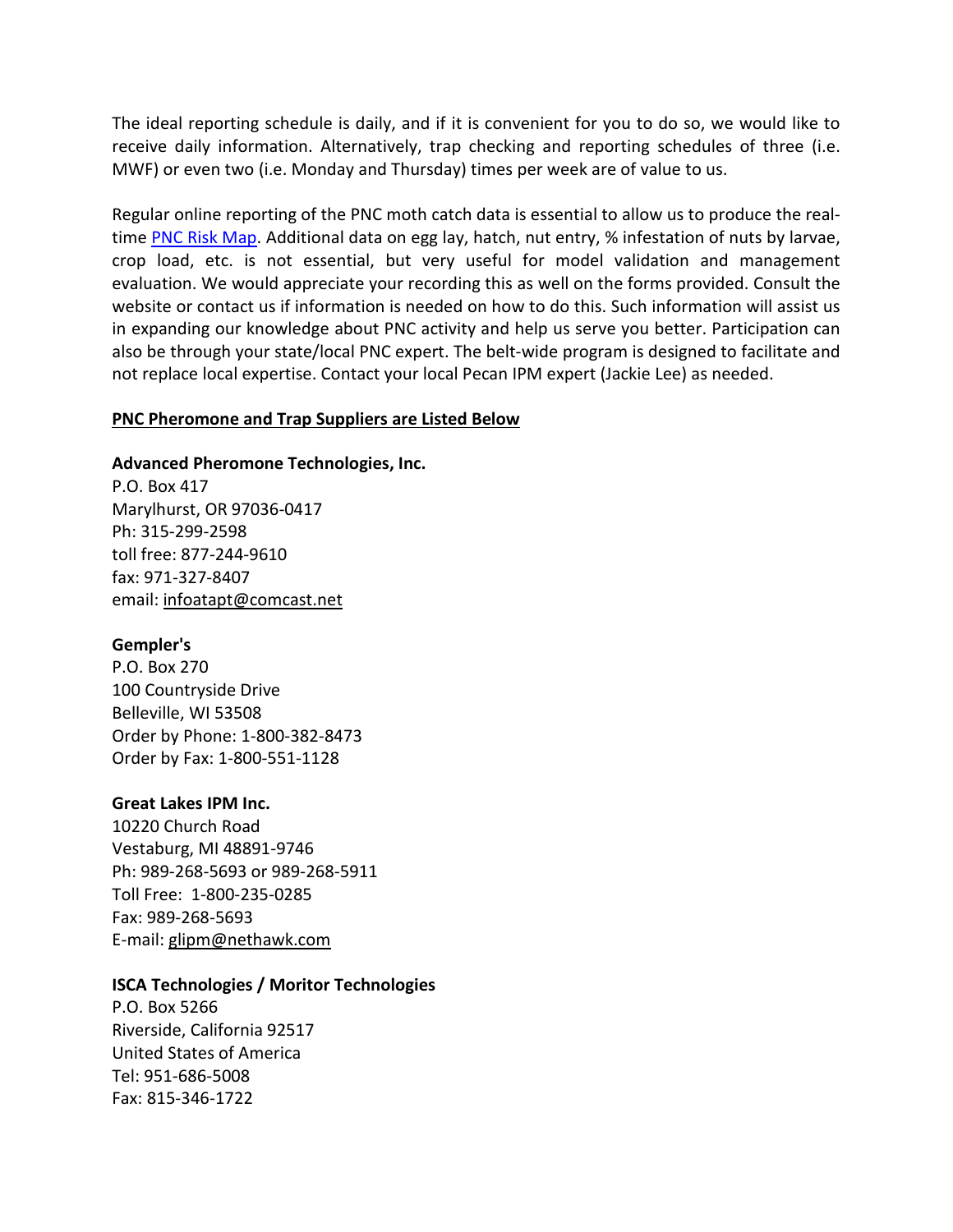email: [info@iscatech.com](mailto:info@iscatech.com) Web: [http://www.iscatech.com](http://www.iscatech.com/)

**[Trece, Inc.](http://www.trece.com/)** P.O. Box 129 Adair, OK 74330 Ph: 918-785-3061 Order Center 866-785-1313 Fax: 918-785-3063 Email: custserv@trece.com Web: [http://www.trece.com](http://www.trece.com/)

# **2015 Spotted Wing Drosophila Monitoring Program**

\_\_\_\_\_\_\_\_\_\_\_\_\_\_\_\_\_\_\_\_\_\_\_\_\_\_\_\_\_\_\_\_\_\_\_\_\_\_\_\_\_\_\_\_\_\_\_\_\_\_\_\_\_\_\_\_\_\_\_\_\_\_\_\_\_\_\_\_\_\_\_\_\_\_\_\_\_\_

Jackie Lee & Eric Rebek, Extension Entomologists



Last field season (May-August 2014), OSU monitored for spotted wing drosophila and found this pest in every location where traps were set (4 counties, refer to map at web address below). Due to the information we gathered last field season, SWD is more than likely widespread in the state of Oklahoma and can pose a significant threat to fruit crops in our state. The female lays eggs in ripe fruit that is still intact, on the vine, bush, or tree. The larvae feed in the fruit and can cause: sour rot, fruit collapse, and unmarketable fruit due to larval infestations. We found that SWD populations increase throughout the harvest season. We need to be diligent about monitoring for this pest in fruit crops including: blueberry,

blackberry, raspberry, strawberry, grapes, and other soft skinned fruits. It is best to start monitoring a few weeks before fruit ripens. Below is a good outline for monitoring and managing SWD. If you suspect you have found SWD, drop specimens off at your local extension office or send to the OSU Plant Disease and Insect Diagnostic Laboratory: OSU Insect Diagnostic Lab, Entomology and Plant Pathology, 127 Noble Research Center, Stillwater, OK 74078. Stay informed! For updated map of SWD in OK and other info visit: [http://entoplp.okstate.edu/swd/index.html.](http://entoplp.okstate.edu/swd/index.html)

# **2015 SWD Monitoring Program**

- 1. Place 2 traps at fruit level and check traps through harvest. Traps can be made by drilling small holes around the edge of a red solo cup or clear deli cup (Figure 1). Make sure you add a lid or large insects will get into your trap.
	- a. Can be placed on the edge or center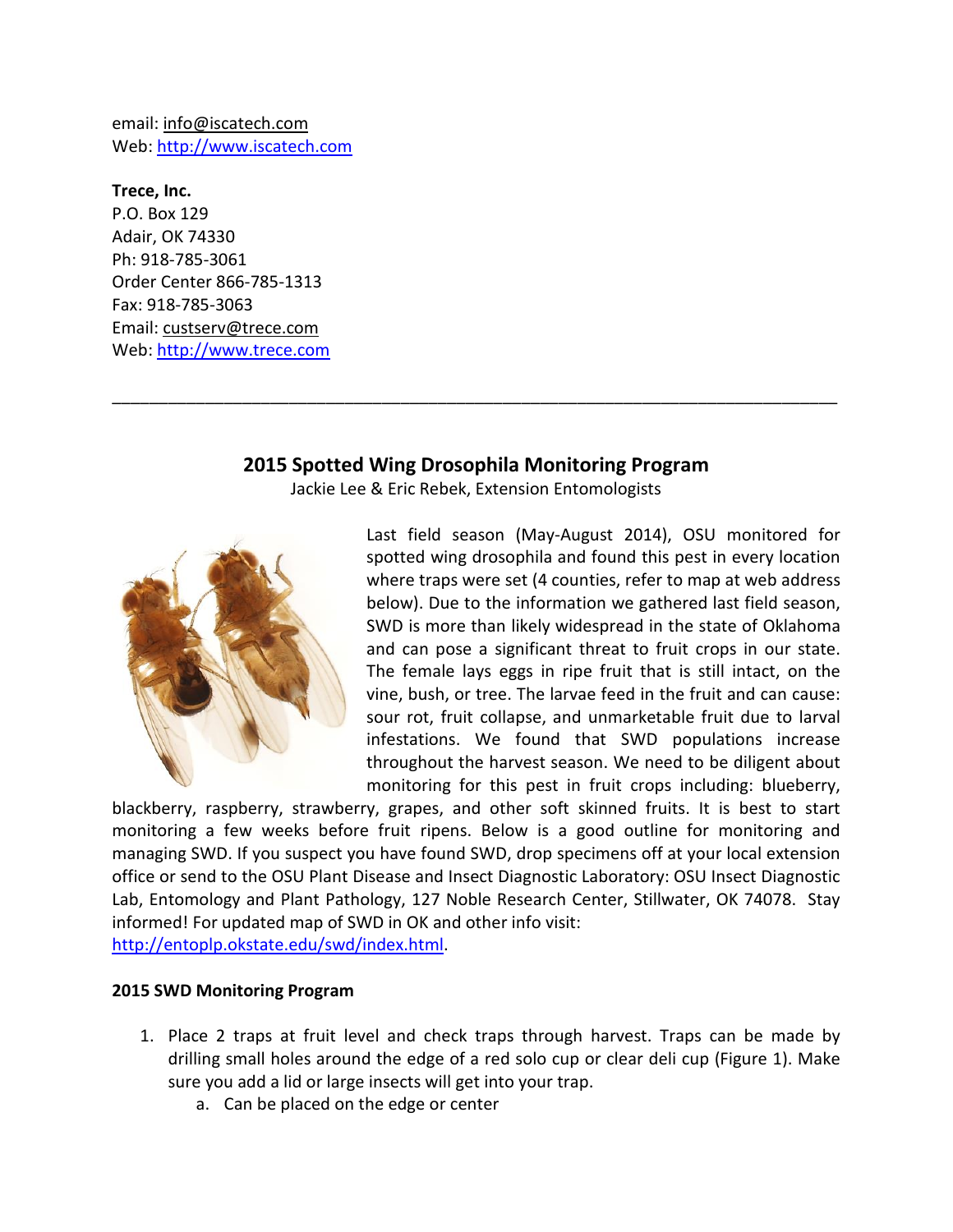- b. If over 5 acres, place 2-3 additional traps
- 2. Fill traps with bait (150 ml,  $\frac{1}{2}$  to  $\frac{1}{2}$  of a cup). Use one of the below recipes.
	- a. Okay: Apple cider vinegar + a drop of unscented dish soap
	- b. Better: Apple cider vinegar (120 ml or  $\frac{1}{2}$  cup) + wine (80 ml or  $\frac{1}{4}$  cup) + drop of unscented dish soap.
	- c. Best: 12oz (1  $\frac{1}{2}$  cups) of water + 1 TBSP Apple cider vinegar + 4 TBSP sugar + 1 TBSP yeast + 2 TBSP whole wheat flour
		- i. Add 2oz of this solution to a small secondary cup (Figure 1). Place this cup in your trap. Pour apple cider vinegar into larger trap to act as a drowning solution.
	- d. Best: SWD lure. This lure is manufactured by Trece

http://www.trece.com/PDF/Pherocon\_SWD\_flyer.pdf. Place it suspended from the top of your trap. Pour ACV in bottom of trap for a drowning solution. Place a drop of unscented dish soap in the drowning solution. Change lure every 2 weeks.

- 3. Check traps and change bait solution weekly.
- 4. To check traps, pour trap liquid through cheesecloth or a strainer over a container to catch the old liquid and strain out the insects (Figure 2).
	- a. Use forceps to organize flies into like sizes on the cloth. There will be many types of flies. Baits are not specific for SWD.
	- b. Use hand lens (20x) to identify suspect flies. There is a great guide for identification: [http://www.ipm.msu.edu/uploads/files/SWD/MSU\\_SWD\\_and\\_Imitators\\_identifi](http://www.ipm.msu.edu/uploads/files/SWD/MSU_SWD_and_Imitators_identification_sheet-6-13-2013.pdf) [cation\\_sheet-6-13-2013.pdf](http://www.ipm.msu.edu/uploads/files/SWD/MSU_SWD_and_Imitators_identification_sheet-6-13-2013.pdf)
	- c. Collect SWD suspects with forceps and place in small vial filled with apple cider vinegar.
	- d. Drop specimens off at local extension office or send to Plant Disease and Insect Diagnostic Laboratory: OSU Insect Diagnostic Lab, Entomology and Plant Pathology, 127 Noble Research Center, Stillwater, OK 74078
	- e. DO NOT DISCARD OLD BAIT SOLUTION IN FIELD
- 5. If SWD is found and fruit are ripening, apply a registered insecticide weekly (re-apply after any significant rainfall) and rotate the mode of action (IRAC #) (Table 1).
- 6. Evaluate effectiveness and fruit infestation levels by looking for larvae in the fruit.
	- a. Weekly, pick fruit off the plant (at least 30 fruit samples from throughout the field) and use one of the below methods.
		- i. Fruit flotation method (Figure 3): 1 quart of water  $+$   $\frac{1}{2}$  cup salt. Crush fruit slightly and add fruit to the liquid and let set for 15 minutes. You may need to place a wire mesh screen over the fruit to hold it underneath the liquid. Use a hand lens to examine the liquid for small white larvae.
		- ii. Cut open and observe larvae (not very reliable).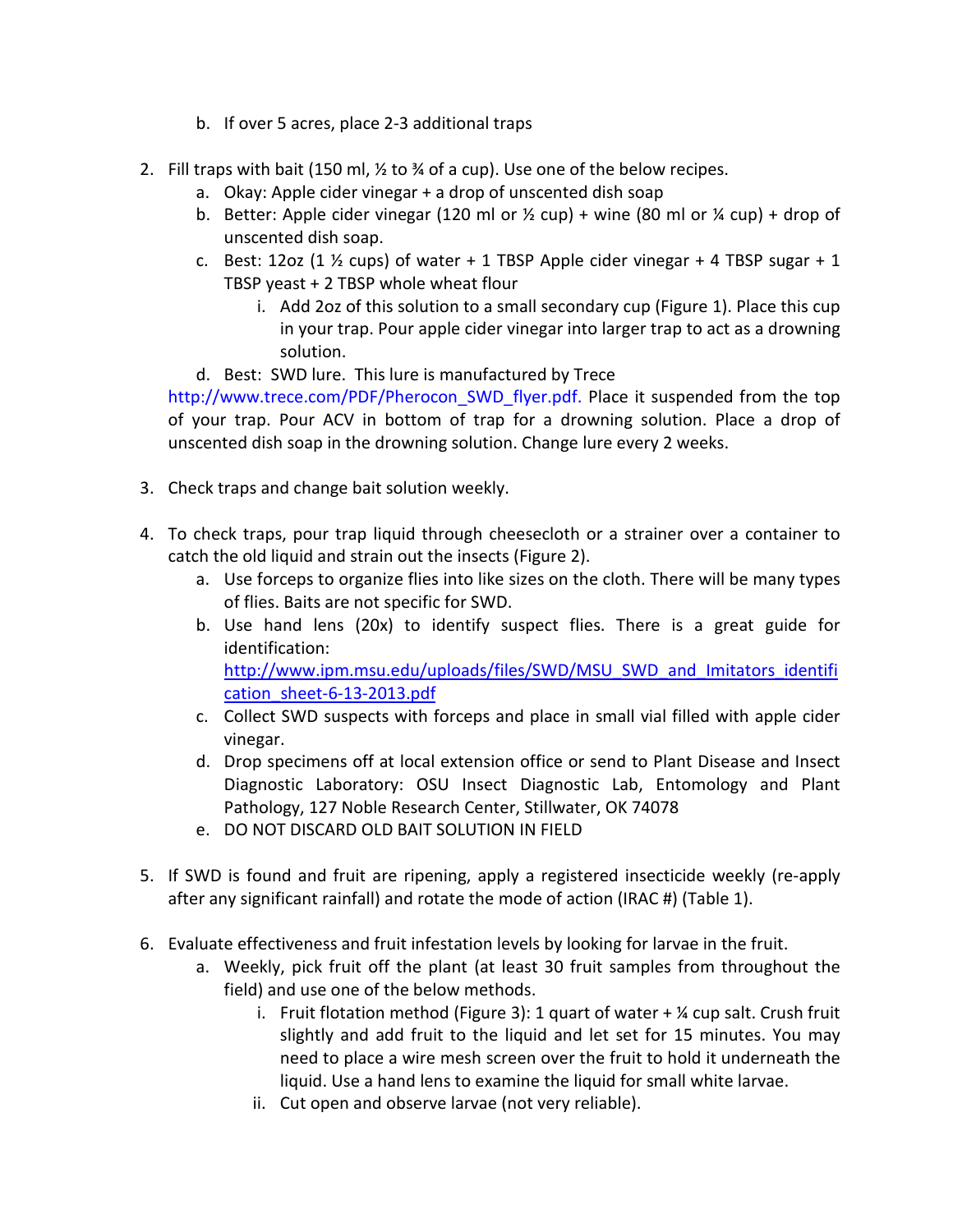

iii. Place fruit in jars and see if adults emerge in 2 weeks. Can be messy!

**Fig 1**. Traps used for monitoring SWD with four different bait solutions: 1. Apple cider vinegar (ACV), 2. Fermentation solution in secondary container with ACV drowning solution, 3. Wine solution, 4. SWD Lure with ACV drowning solution.

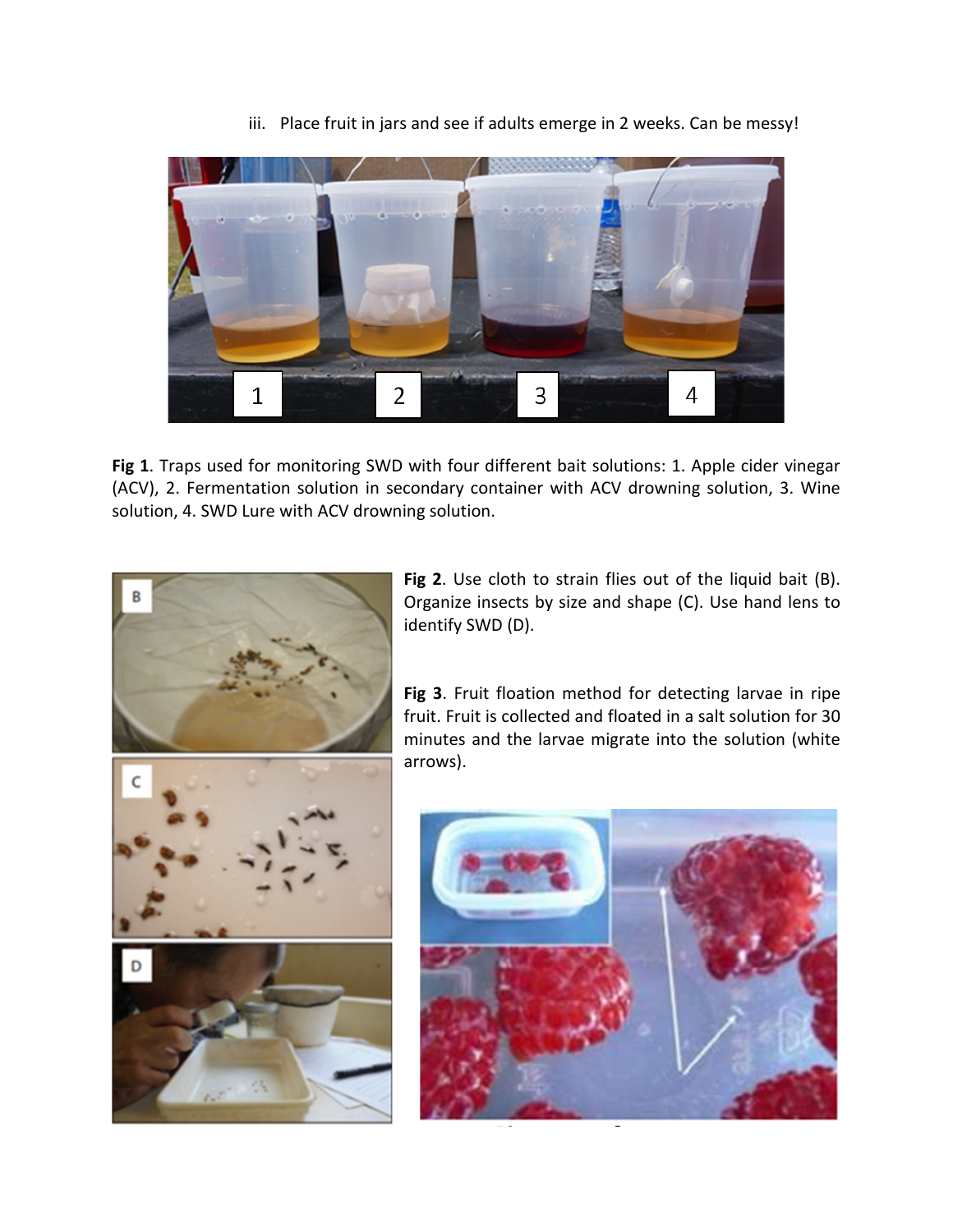| <b>Active</b>        | <b>Trade</b>            | <b>IRAC</b> | <b>Blueberry</b> | <b>Caneberry</b> | <b>Strawberry</b> | <b>Grape</b>   | <b>Probable</b> |
|----------------------|-------------------------|-------------|------------------|------------------|-------------------|----------------|-----------------|
| <b>Ingredient</b>    | name                    | #           | PHI              | PHI              | PHI               | PHI            | <b>Efficacy</b> |
|                      |                         |             |                  | Not              | <b>Not</b>        | <b>Not</b>     |                 |
| <b>Methomyl</b>      | Lannate LV <sup>1</sup> | 1A          | 3                | labeled          | labeled           | labeled        | Excellent       |
|                      |                         |             |                  | <b>Not</b>       | <b>Not</b>        |                |                 |
| Phosmet              | Imidan 70W              | 1B          | 3                | labeled          | labeled           | $7 - 14^3$     | Excellent       |
|                      |                         |             |                  |                  |                   |                |                 |
| <b>Malathion</b>     | Malathion               | 1B          | $\mathbf{1}$     | $\mathbf{1}$     | 3                 | 3              | Excellent       |
|                      |                         |             |                  |                  |                   | <b>Not</b>     |                 |
| <b>Diazinon</b>      | Diazinon <sup>1</sup>   | 1B          | $\overline{7}$   | $\overline{7}$   | 5                 | labeled        |                 |
|                      |                         |             |                  |                  |                   |                |                 |
| <b>Bifenthrin</b>    | Brigade $1$             | 3           | $\mathbf{1}$     | 3                | $\mathbf 0$       | 30             | Excellent       |
|                      |                         |             |                  |                  | <b>Not</b>        | <b>Not</b>     |                 |
| <b>Esfenvalerate</b> | Asana $1$               | 3           | 14               | $\overline{7}$   | labeled           | labeled        | Excellent       |
|                      |                         |             |                  |                  |                   |                |                 |
| Fenpropathrin        | Danitol <sup>1</sup>    | 3           | 3                | 3                | $\overline{2}$    | 21             | Excellent       |
| Zeta-                | Mustang                 |             |                  |                  | Not               |                |                 |
| cypermethrin         | Max <sup>1</sup>        | 3           | $\mathbf{1}$     | $\mathbf{1}$     | labeled           | $\mathbf{1}$   | Excellent       |
|                      |                         |             | Not              | Not              |                   | <b>Not</b>     |                 |
| Spinetoram           | Radiant                 | 5           | labeled          | labeled          | $\mathbf{1}$      | labeled        | Excellent       |
|                      |                         |             |                  |                  | Not               |                |                 |
| Spinetoram           | Delegate                | 5           | 3                | $\mathbf{1}$     | labeled           | $\overline{7}$ | Excellent       |
|                      |                         |             |                  |                  |                   |                |                 |
| Spinosad             | Entrust <sup>2</sup>    | 5           | 3                | $\mathbf{1}$     | $\mathbf{1}$      | $\overline{7}$ | Excellent       |
|                      |                         |             |                  | <b>Not</b>       | Not               | <b>Not</b>     |                 |
| Cyazypur             | Exirel                  | 28          | 3                | labeled          | labeled           | labeled        | Excellent       |
|                      |                         |             |                  |                  |                   |                |                 |
| Carbaryl             | Sevin 80s               | 1A          | $\overline{7}$   | $\overline{7}$   | $\overline{7}$    | $\overline{7}$ | Good            |
|                      |                         |             |                  |                  |                   |                |                 |
| Pyrethrin            | Pyganic <sup>2</sup>    | 3           | 0                | $\pmb{0}$        | $\pmb{0}$         | 0              | Fair            |

**Table 1**. Registered insecticides for SWD management. Note PHI (Pre-Harvest Interval) and rotate IRAC#. **Remember - always read and follow label directions.**

<sup>1</sup>Indicates the product is a restricted use pesticide. Requires a pesticide applicators license for purchase and application.

\_\_\_\_\_\_\_\_\_\_\_\_\_\_\_\_\_\_\_\_\_\_\_\_\_\_\_\_\_\_\_\_\_\_\_\_\_\_\_\_\_\_\_\_\_\_\_\_\_\_\_\_\_\_\_\_\_\_\_\_\_\_\_\_\_\_\_\_\_\_\_\_\_\_\_\_\_\_

2 Organic insecticide

<sup>3</sup> Pre-Harvest Interval (PHI) is based on rate. Refer to label.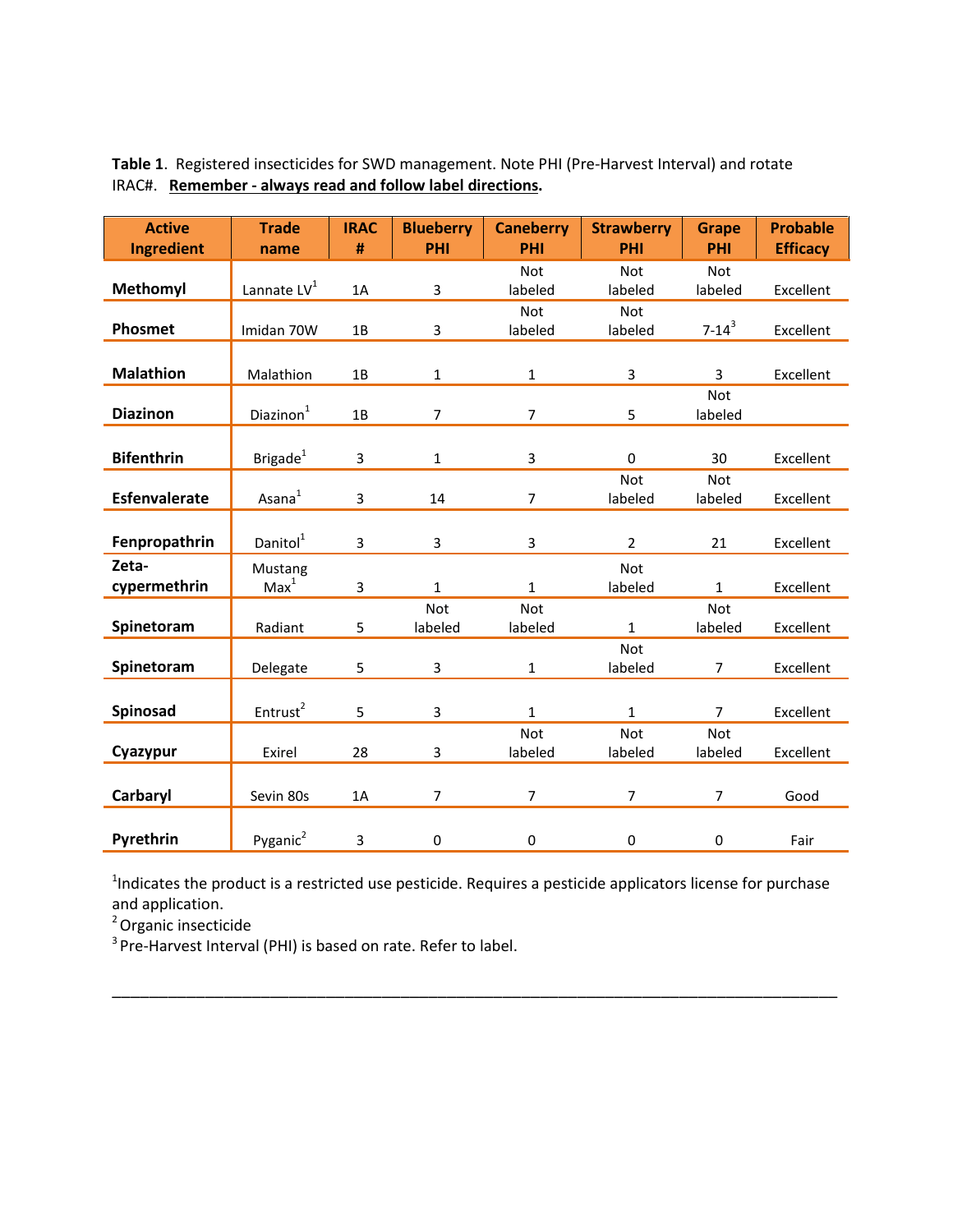# **Wheat Disease Update**

Bob Hunger, Extension Wheat Pathologist



Not much has changed around Stillwater and north central OK related to wheat foliar diseases. Around Stillwater I have seen slightly more powdery mildew but only down close to the ground on lower leaves and stems. There also are scattered pustules of leaf rust and stripe rust, but no large (or even medium or small) hot spots of either rust. Dr. Brett Carver (OSU Wheat Breeder) indicates similar observations from his nurseries located near Marshall (35 miles west of Stillwater)

and Lahoma (10 miles west of Enid). Barley yellow dwarf spots are beginning to show up in a lot of the wheat around Stillwater, which is not surprising given the incidence of aphids we have seen; both bird cherry-oat and greenbug, with greenbug appearing to be slightly more common than BCOs. We are confirming this with ELISA. I have received reports of severe rust (both stripe and leaf) across southern/south-central OK). Mark Gregory (Area Extn Agron Specialist – Duncan, OK) indicated he had heard of people being pleased with the results of spraying fields for early stripe rust infection. Next week I'll travel across southern toward southwestern OK and will give a more complete report then.





Barley yellow dwarf spot in a wheat field (L), powdery mildew on wheat (R).